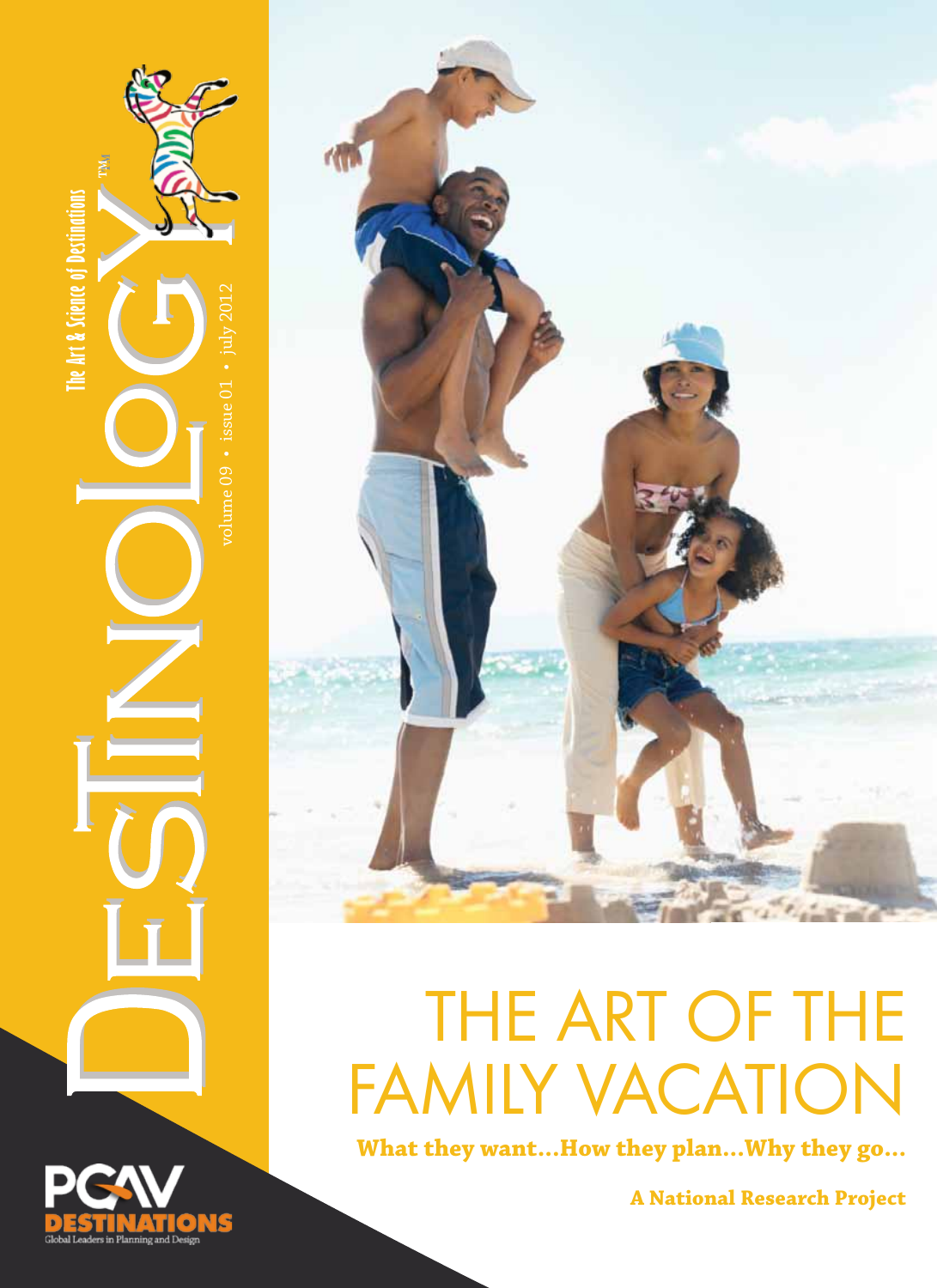## The Fine Art of Traveling with Children

It's that delicate balance of interests, more complex than a Congressional subcommittee. It's that persistence to find the right blend of activities that satisfies everyone. It's the think-on-your-feet flexibility to adapt when things don't play out the way that you planned. It's the after-the-fact hindsight that helps you do it better next time.

And just when you think you've got the kids figured out, they change on you.

It's the family vacation, the most creative act that most families will ever undertake together. Planning, executing, and enjoying a family vacation is truly a rich and complex art form. Even for experienced destinologists like us, this particular art form defies easy understanding.

So, like a lot of challenging subjects, we decided to do some research. We commission H2R Market Research to conduct an original, nationwide study for us, asking families for detailed information about the reasons they visit destinations, how they plan their trips, how they rank different attributes, and how they evaluate their experience. Perhaps most importantly, we compared our family results to a control group of adults-only travelers, looking for key differences.

The results are interesting, and often surprising.

### Why Do Families Matter?

of the U.S. population– but they make HALF of all visits to attractions. They're only  $\frac{1}{3}$ 

> They pay more for their tickets—\$22.87 on average, almost \$2 more than the average price paid by adults without children. Families also visit attractions more often—2.9 times a year, on average, compared to 2.5 for adults without children—and they're more likely to make repeat visits.

If they've had fun, together.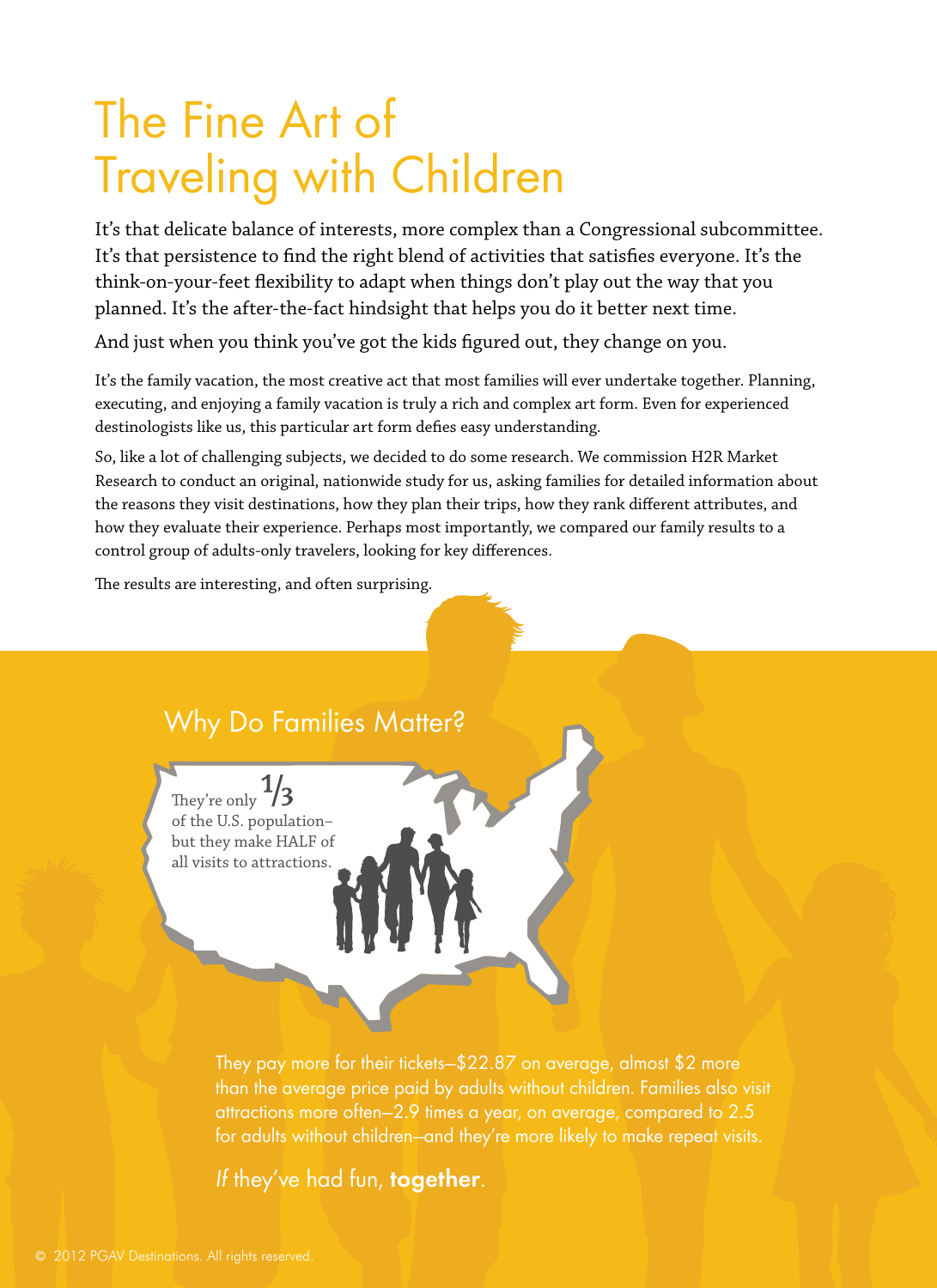### The Question Freud Never Asked: What Do Families Want?

Our study establishes that there are numerous priorities for families as they travel. In descending order, here are our top ten:

- 1. Togetherness
- 2. Fun
- 3. Variety
- 4. Unique experiences
- 5. Learn something new
- 6. See animals
- 7. See new rides/exhibits
- 8. Someplace we've never been before
- 9. Have a discount/coupon
- 10. Special event/festival

The most important ingredient for a family is **togetherness**. Nearly 66% of the families in our study said so. Families want to do something *as a family,* even if they head off to different parts of the destination so everybody can see what interests them. At least they've all come to the same place, away from their crazy routines and their computer screens. They have a rare chance to create memories they can smile about – and tease each other about – for the next 50 years.

Once the family's together, what matters is having **fun**. Families want "fun and excitement" more than they want education, interactivity, friendliness, or anything else, ranking fun's importance 4.56 on a scale of 0 to 5. If the kids are happy, so are the grown-ups.

**Variety** ranked third in importance for families; they gave it a 4.51 on a 0 to 5 scale. "That's because, in order for Mom to generate that romantic view of everyone doing something together, you need different things for everyone to do," remarks Jerry Henry. "Nearly 4 in 10 families say variety is one of the things that inspires them to visit an attraction."

In response, more attractions are becoming hybrids, making sure they have a combination

of hands-on activities, amazing things to see, exciting rides or experiences, and then, of course, shopping and dining. "Until recently, a lot of places missed that lesson," remarks PGAV Destinations Principal Mike Konzen. "Now you see zoos starting to experiment with rides; museums coming up with fun restaurant concepts; historic sites adding unique retail experiences."



Variety is important to families, ranking 4.51 out of 5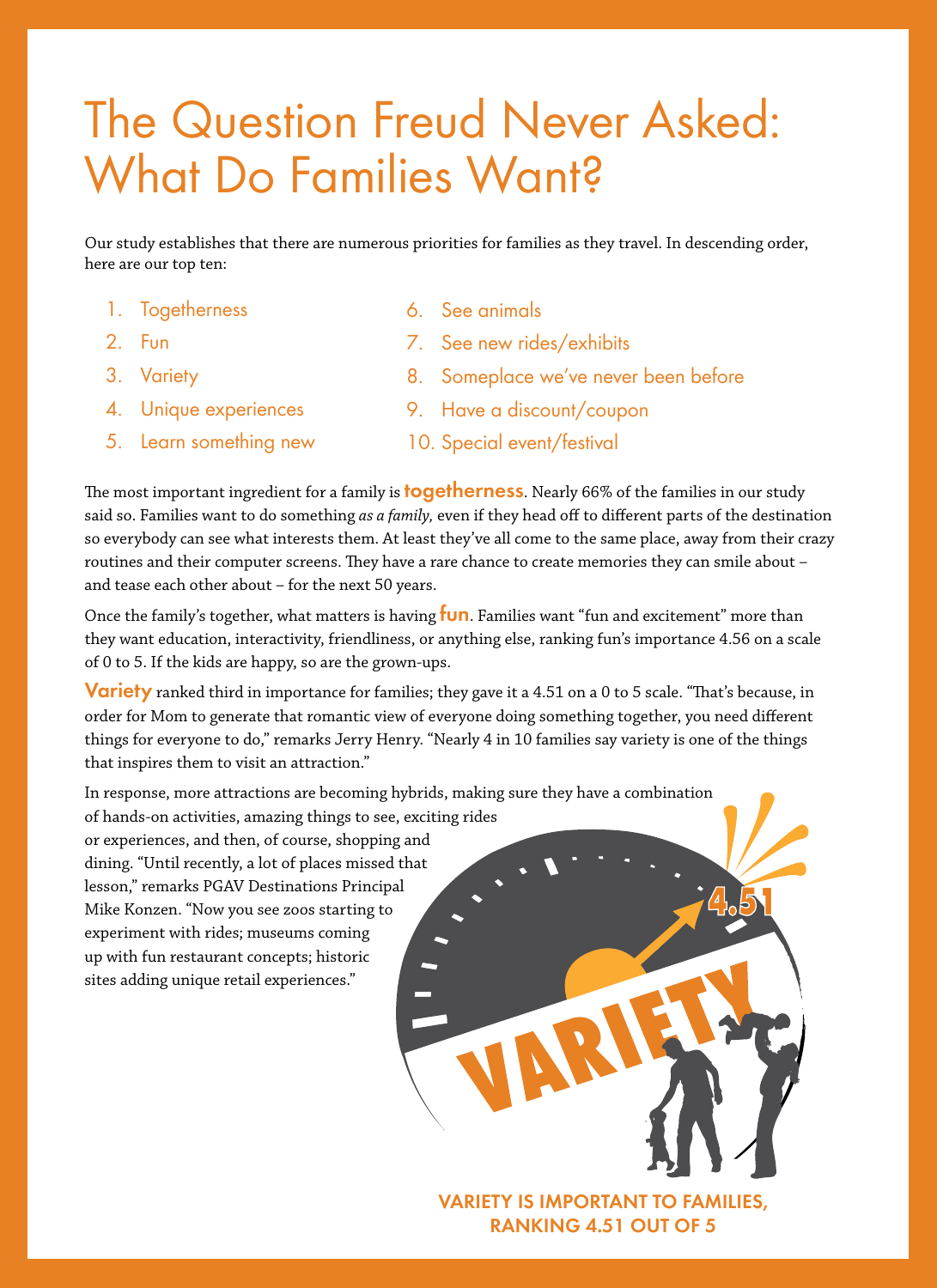### Boys & Girls, Toddlers & Teens

Some of the most interesting findings of the study came from our understanding of different genders, at different ages. Of course, we need to be careful about rigidly defining gender and age traits – all kids are different – but there are some interesting trends.

Here are some categories:

#### Sense and Sensibility Ages 1 – 4

First, you appeal to a toddler's sense. Maybe you use texture, the slick-rough feel of a turtle shell, the splash of water. Or games that involve matching shapes or colors. Then you work on his or her motor skills, but so cleverly, it looks like play. Small children learn through play.

Creative play helps a child deepen her imagination, become resourceful, and understand emotions – her own, and those of others. Play also helps kids develop language and social skills. Then, as language develops, you can reach kids through storytelling, fantasy, and wonder. At this age, an experience doesn't have to be authentic. It has to be captivating.

### Identity Quest Ages 8 – 11

These are the years when gender starts to draw a few lines of its own – blurry lines, but noticeable ones. Kids are learning to think a little more abstractly; they're not so dependent on concrete, sensory learning. It's important for them to have chances to ask questions, think things through for themselves, and explain them to a grown-up. But they still crave interactive experiences: the kind that let them imagine themselves in another world, piloting a plane or fighting a 19th century battle.

For parents of boys, this is when variety starts to really matter. Boys' desire for hands-on interactivity peaks in these years, then will decline as they move toward the physical excitement of thrill rides.

### The DIY Years Ages 4 – 7

These are the years when interactive experiences matter the most, especially for girls. Kids are full of energy, and need things they can see and touch. They're moving outward from the world of fantasy, learning that it's just as much fun to explore the real world. They still tend to personify objects, and they're very present-tense, but they're beginning to learn how to think about other times and places and points of view.

Beginning around age 5, our study showed that variety becomes very important to parents of both boys and girls. The need for interactivity peaks for girls in these years, then starts to decline; it will remain important for boys until they reach 12.

### The Thrill Years Ages 12 – 17

As teenagers get older, they crave the challenge, risk, intensity, and excitement of extreme rides. Those aren't the experiences they can get staying home to play video games; even the best games can't replicate the adrenaline.

Teens seek thrills, but also authenticity. Parents of boys over 12 and girls over 15 look actively for authentic experiences they can share with their child before the days of family vacations come to an end. Abstract ideas have begun to matter, and can be adroitly manipulated, dissected, and compared. Historic sites are becoming more interesting, because a teenager's sense of time is sophisticated, and she can consider events from different points of view and put them in context. She also has enough knowledge of the world to make connection with what's she learning.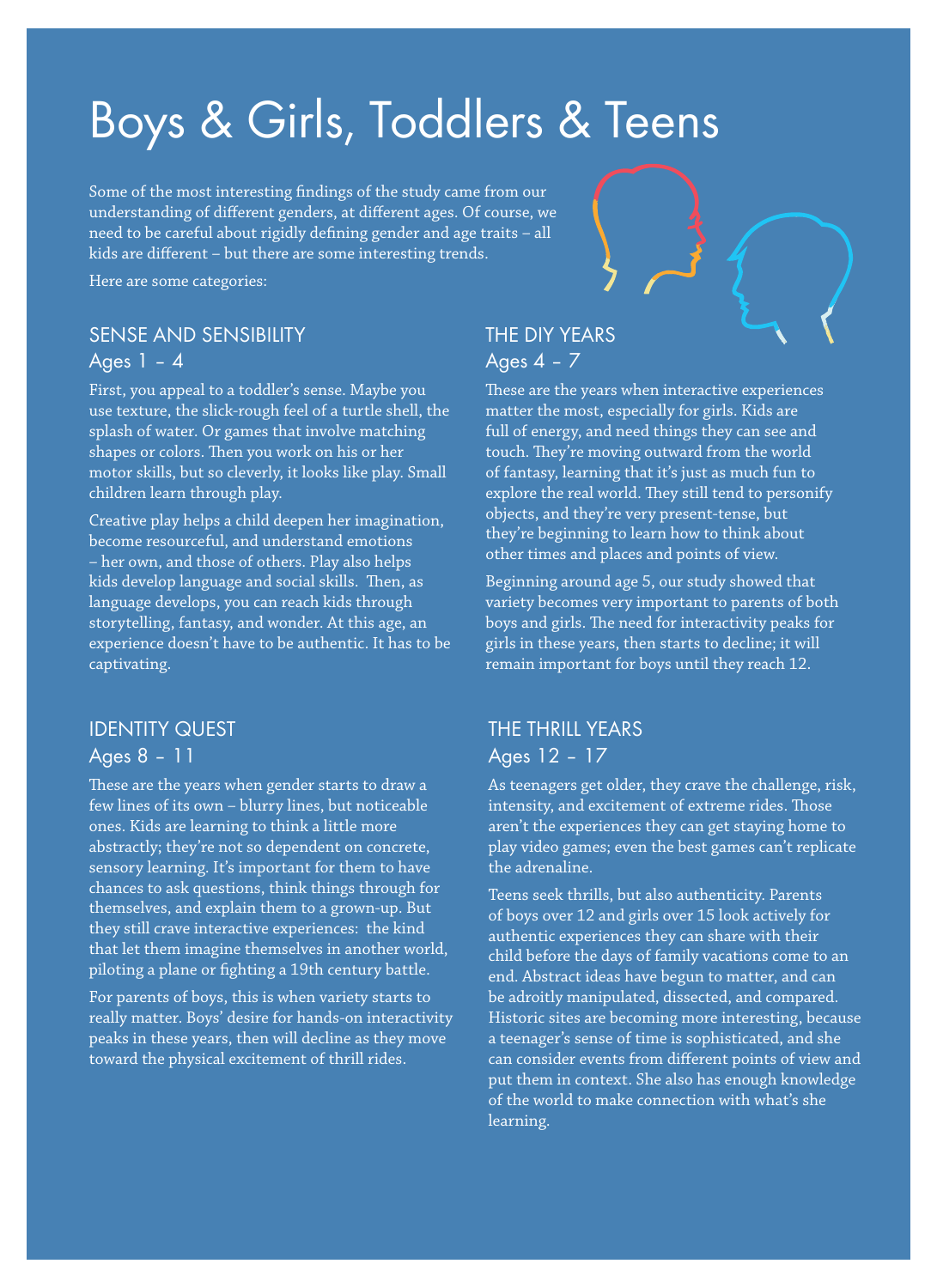## What Kids Want Changes Over Time

Boys and Girls from age 1 to 17

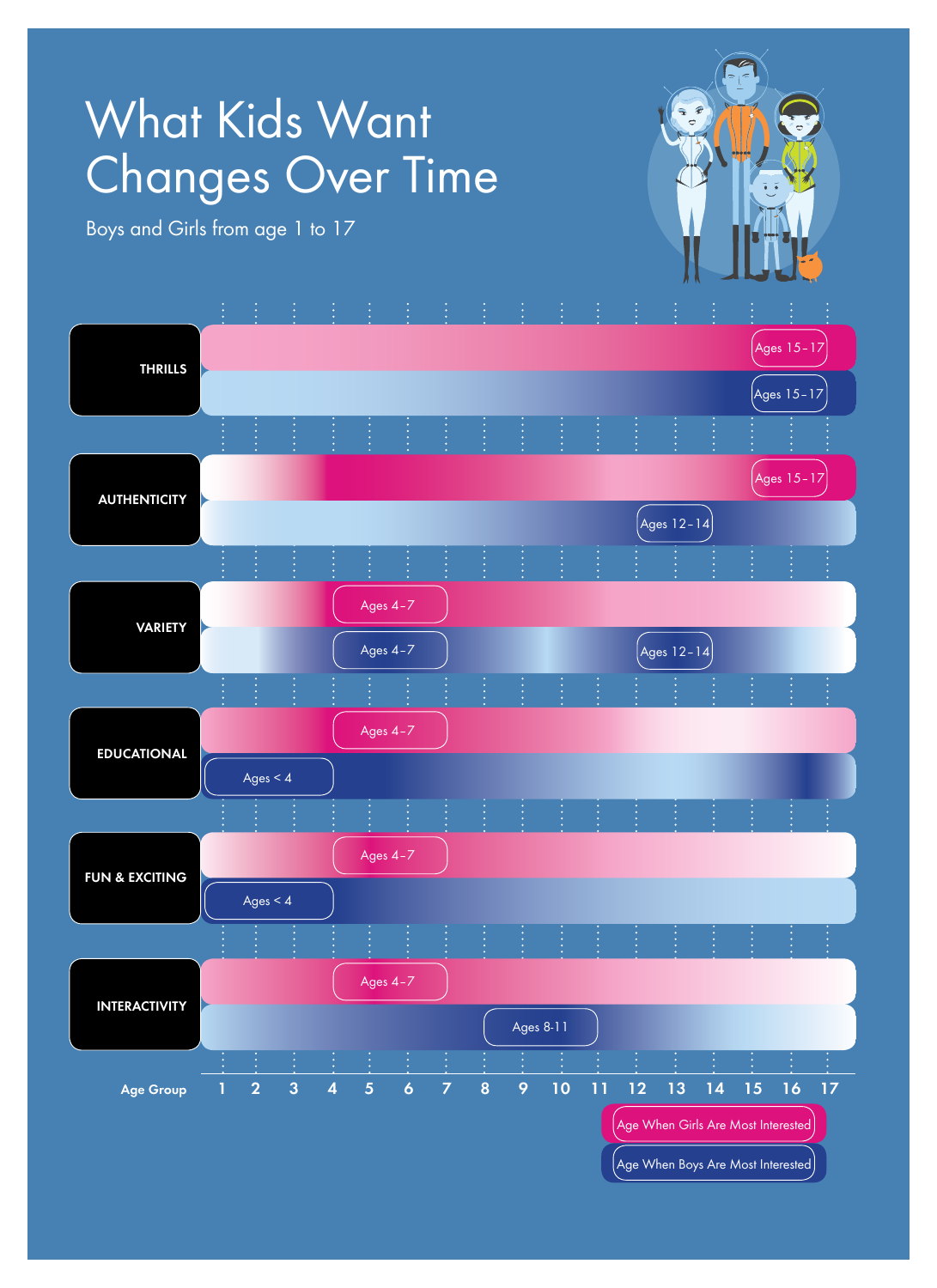### How Families Plan Their Outings

The travel industry keeps a tight focus on Mom, because study after study indicates that women make about 85% of travel decisions. What many people forget, though, is that women aren't necessarily choosing what they want. They tend to be altruists, taking their partners into account, and above all, listening to their kids.

In our study, 70% of families said that their kids help plan their trips. A full 13% of parents said the initial choice of what attraction to visit was made by their child. In 37% of families, the child may have not been the sole instigator, but he or she played a major role in the decision to visit.

Some families are dictatorships, with the grown-ups making all of the decisions. Asked what they do to encourage their child to visit an educational attraction, for example, 37% of parents said they simply insist the child go along. In other families, it's the child's power that's absolute. 24% of families said that if their child did not want to visit an educational attraction, they simply would not go. Perhaps most interesting, in situations where a child balked at visiting, 39% of parents sweetened the deal with some kind of "trade-off." We call this "arbitration."

In our study, we identified several models for how children are involved:

# **ARBITRATION**

parents offered trade-off for educational visit

- 1. CHECKS AND BALANCES: Sometimes, for practical reasons, the children's power must be limited by certain realities – budget, logistics, available time, etc.
- 2. CONSENSUS: In this model, families talk through every decision and get creative finding ways to make everybody happy. It's as collaborative as life gets.
- 3. DEMOCRACY: Everybody gets an equal vote, and majority rules. It can be bluntly egalitarian, with the six-year old vote just as important as Dad's.
- 4. MERITOCRACY: In this model, kids' roles expand with their age and knowledge of the world. As toddlers, they wield scant influence; by the time they've reached their teens, they're making most of the choices.
- 5. APPRENTICESHIP: Travel is a training ground, with parents actively teaching children how to research a decision, work from a budget, and make arrangements.
- 6. ARBITRATION: Nearly every family resorts to this at some point, and just about everything can be negotiated: where to eat, how much to spend, which souvenir to buy.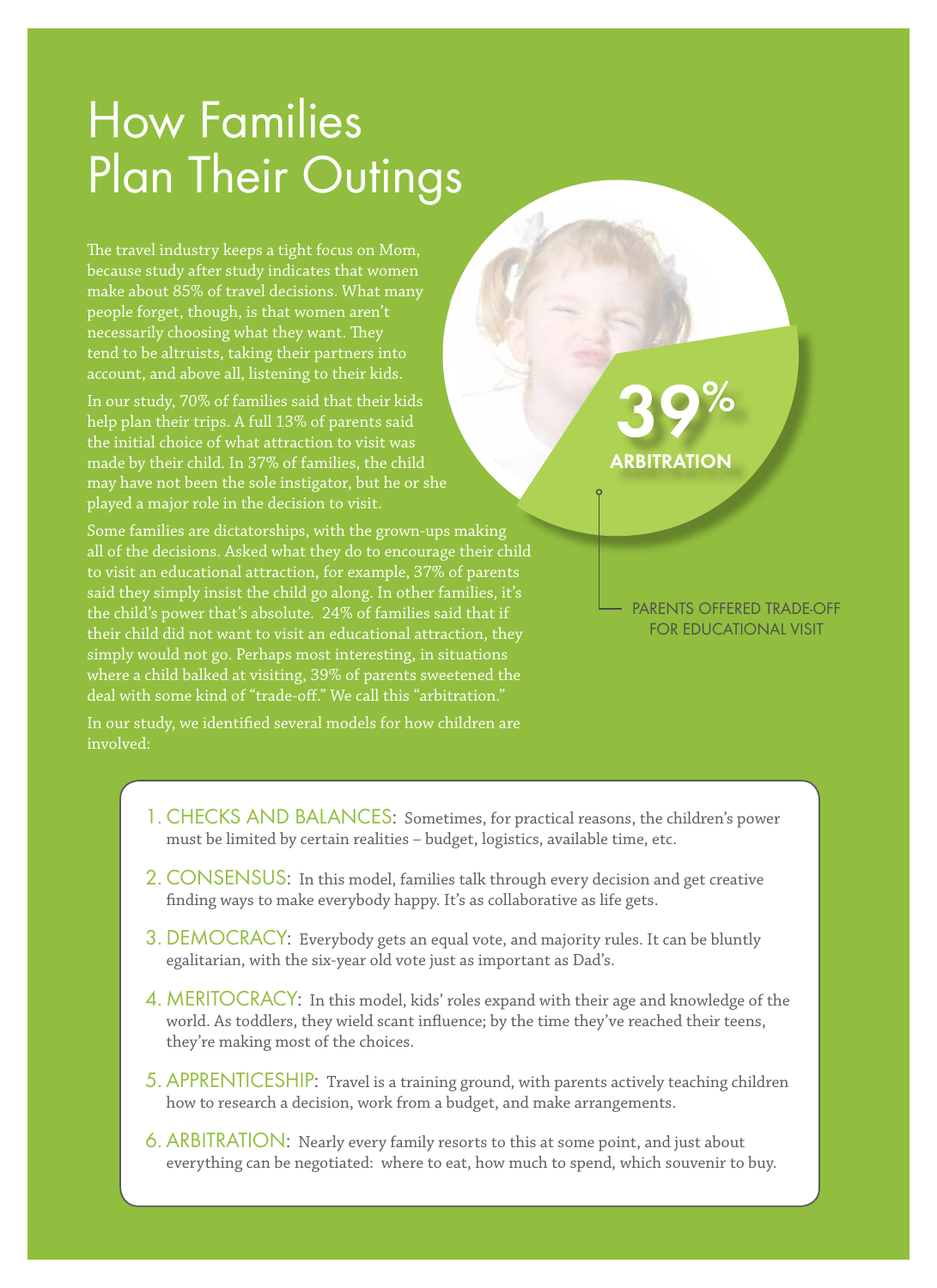### Real Thrills & Authentic Experiences: A Trip to Remember

We learned what motivates families and how they plan their trip. But it's what happens once they arrive that determines whether they will leave happy, already making plans to return.

Here are some of the elements that make a difference:

### **THRILLS**

The delight in thrills is nearly universal, appealing even to adult couples without children. And among families, 24.9% cited thrills as one of their top

#### **INTERACTIVITY**

Families rated the importance of interactive experiences as 4.23 on a 0-5 scale, much higher than adults without children. That's because for the to holding their attention.

#### **TECHNOLOGY**

Of the families old enough and savvy enough to have an opinion, more than three-fourths preferred attractions that made the most of technology. As children get older, their hunger for technology increases.

#### **AUTHENTICITY**

Families gave authenticity, the desire to experience scale of 0-5. "Everything kids do is artificial these

#### **DINING**

Not unexpectedly, families were far more likely to 33% preferred a "quick bite, and an additional 32% liked to order at a counter, and then sit down.

#### **SHOPPING**

Four out of five parents told us that they typically do some shopping when they visit attractions with typically shop for souvenirs, while another 30% said that they just enjoy browsing.



"authenticity" as AN important attraction feature by sex and age of child